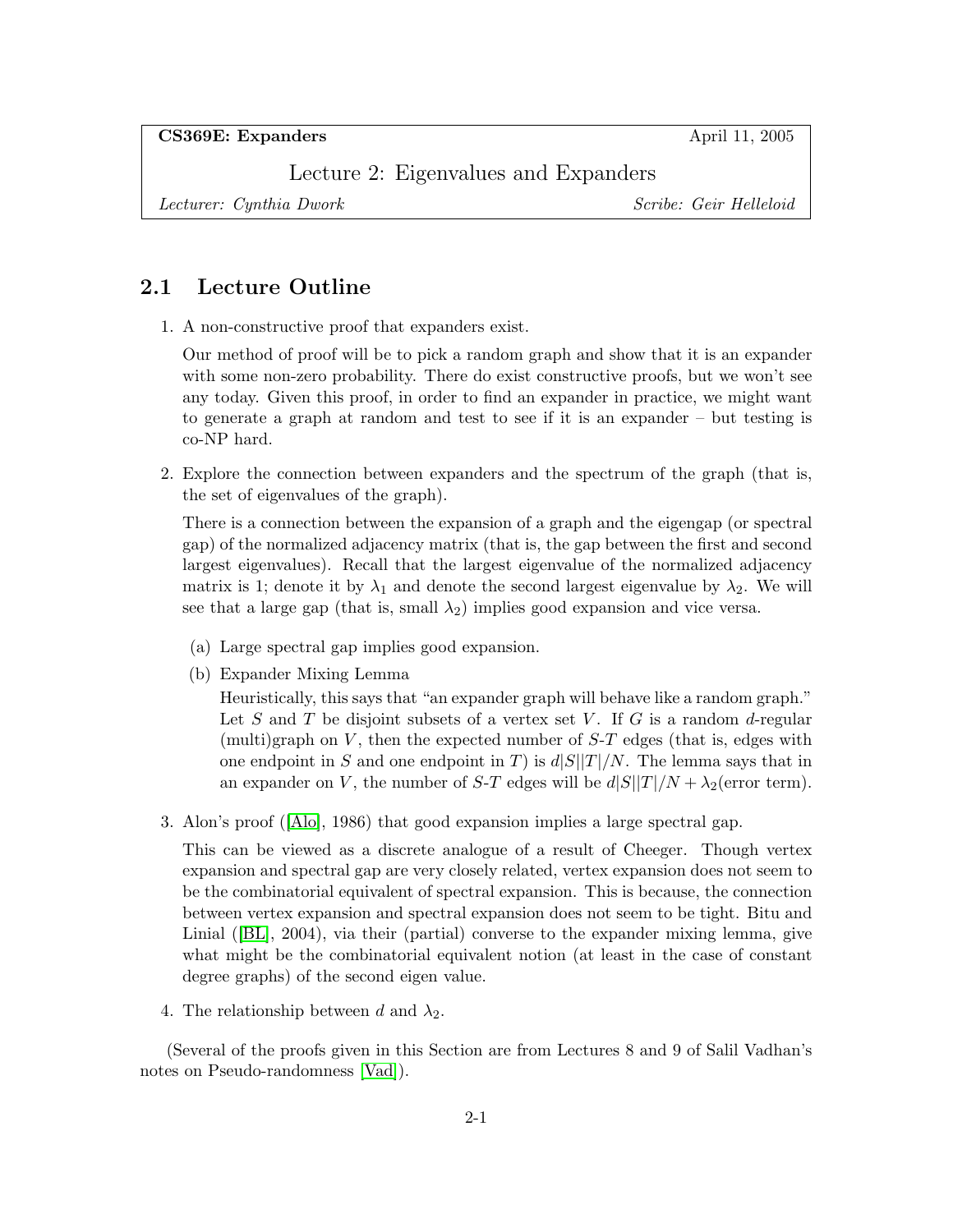## 2.2 Existence of Expanders

The best probabilistic result on the existence of expanders is:

**Theorem 2.1.** Fix  $d \geq 3$ . A random d-regular graph is a  $(\Omega(N), d - 1.01)$ -expander with high probability (as  $N \to \infty$ , the probability goes to 1).

We will not prove this result. Instead we will show the existence of bipartite expanders. Let  $\mathcal{G}_{d,N}$  denote the set of bipartite graphs with partite sets L and R of cardinality N and left degree d.

**Theorem 2.2.** For all d, there exists  $\alpha(d) > 0$  such that for all N,

 $Pr[G \text{ is an } (\alpha N, d-2)\text{-}expander] > 1/2,$ 

where G is chosen uniformly at random from  $\mathcal{G}_{d,N}$ . (In fact, we can take  $\alpha(d) = 1/(cd^4)$ ) for some constant c.)

*Proof.* To choose G in  $\mathcal{G}_{d,N}$  uniformly at random, we choose d (not necessarily distinct) neighbors for each vertex L at random. For  $k \leq \alpha N$ , let

 $p_k = Pr[\exists S \subseteq L \text{ such that } |S| = k, |\Gamma(S)| < (d-2)|S|].$ 

Thus  $p_k$  is the probability that G is not a  $(\alpha N, d - 2)$ -expander because the neighborhood of a set of size  $k$  is not large enough. To prove the theorem, it suffices (by the union bound) to show that  $\sum_k p_k \leq 1/2$ .

If  $S \subseteq L$  has cardinality k, then the total number of neighbors of vertices in S, counted with multiplicity, is dk. So if  $|\Gamma(S)| < (d-2)k$ , then there must be 2k repeats among the neighbors of vertices in S. We can compute this probability:

Pr[at least 2k repeats among the kd neighbors of vertices in  $S \leq \binom{kd}{\infty}$  $2k$  $\bigwedge$  / kd N  $\bigg)^{2k}$ .

Here, the binomial coefficient represents the number of ways to choose  $2k$  neighbors to be repeats, and the fraction  $kd/N$  represents an upper bound on the probability that any given choice of a neighbor is a repeat. That this is an upper bound follows from the union bound. Since there are  $\binom{N}{k}$  possibilities for S, we have

$$
p_k \leq {N \choose k} {kd \choose 2k} {kd \choose N}^{2k}
$$
  

$$
\leq {Ne \choose k}^{k} {kd e \choose 2k}^{2k} {kd \choose N}^{2k}
$$
  

$$
= {cd^4k \choose N}^{k},
$$

where  $c = e^3/4$ . When  $\alpha = 1/(cd^4)$  and  $k \le \alpha N$ , we see that  $p_k \le 4^{-k}$ . Then

$$
\Pr[G \text{ is not an } (\alpha N, d-2)\text{-expander}] \le \sum_{k=1}^{\alpha N} p_k \le \sum_{k=1}^{\alpha N} 4^{-k} < 1/2.
$$

This completes the proof.

 $\Box$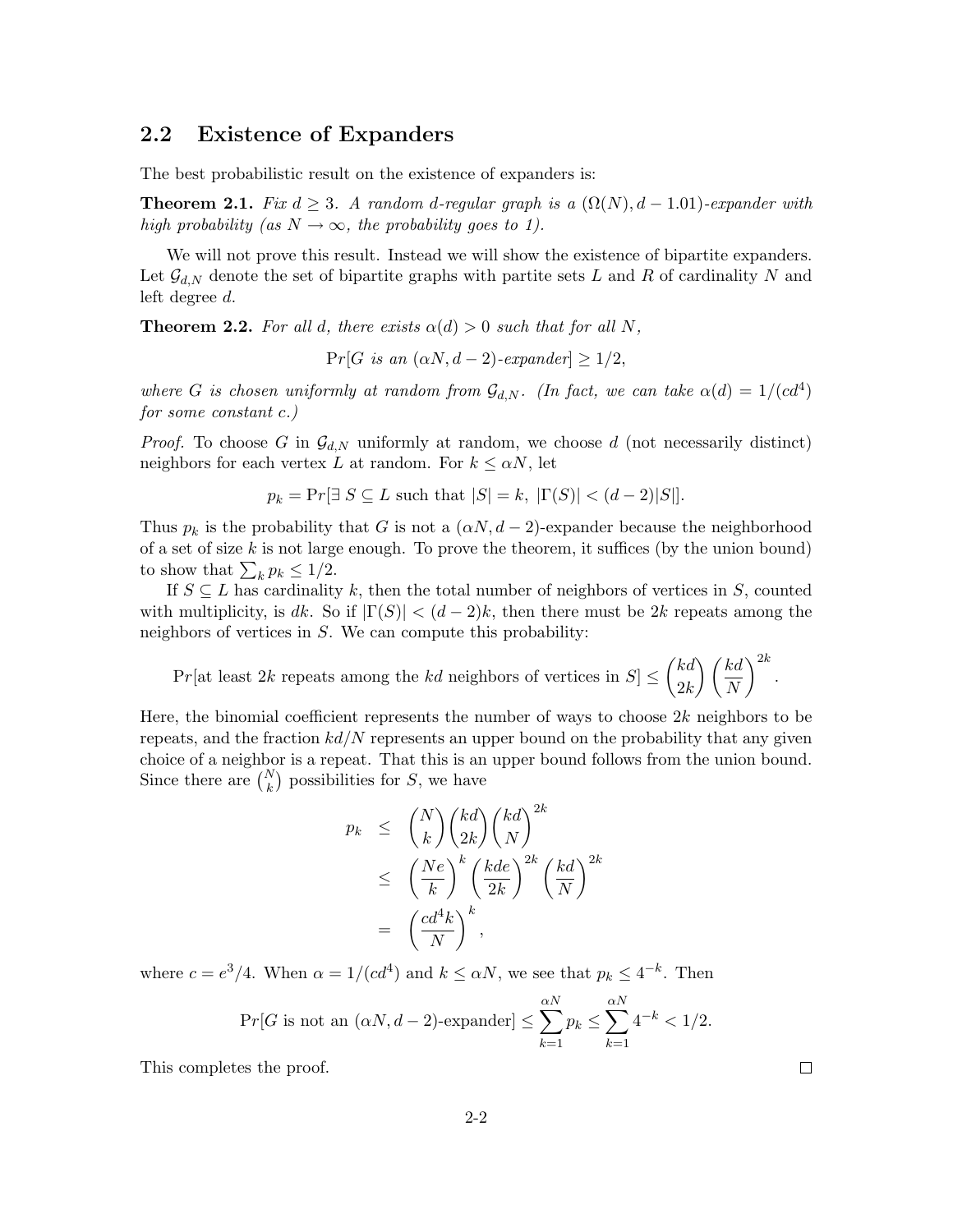### 2.3 Exploring the spectral connection

Let  $G$  be a *d*-regular multigraph with normed adjacency matrix  $A$ . The largest eigenvalue of A is  $\lambda_1 = 1$  with eigenvector  $u = (1/N, \ldots, 1/N)$ . Then the second largest eigenvalue is given by

$$
\lambda_2 = \max_{\|x\|=1, x\perp u} \|Ax\|.
$$

If  $\pi$  is a probability distribution on the vertices of G (represented as a vector), we can write  $\pi = u + \pi^{\perp}$ , where  $\pi^{\perp} \perp u$ . View A as the transition matrix for a Markov chain and use the initial distribution  $\pi$ . Then

$$
A\pi - u = A(u + \pi^{\perp}) - u = Au - u + A\pi^{\perp} = A\pi^{\perp}.
$$

Thus

$$
||A\pi - u||^2 = ||A\pi^{\perp}||^2 \le \lambda_2^2 ||\pi^{\perp}||^2 = \lambda_2^2 ||\pi - u||^2.
$$

**Definition 2.3.** G has spectral expansion  $\lambda$  if  $\lambda_2(G) \leq \lambda$ .

So if G has spectral expansion  $\lambda$ , at each step of the Markov chain, distance to uniformity shrinks by at least  $\lambda$ . Note that the term spectral expansion suggests that large  $\lambda$  is good for expansion, but the opposite is true.

**Definition 2.4.** Given a probability distribution  $\pi$ , the collision probability of  $\pi$  is Coll $(\pi)$  =  $\|\pi\|^2 = \sum_x \pi_x^2.$ 

**Lemma 2.5.** Coll $(\pi) = ||\pi - u||^2 + 1/N$ .

*Proof.* Write  $\pi = u + \pi^{\perp}$ . Then

$$
\|\pi\|^2 = \|u\|^2 + \|\pi^{\perp}\|^2 = 1/N + \|\pi - u\|^2.
$$

 $\Box$ 

Note that  $A\pi$  is also a probability distribution and using the lemma, we can compute the associated collision probability:

$$
Coll(A\pi) - 1/N = ||A\pi - u||^2 \le \lambda^2 ||\pi - u||^2 = \lambda^2 (Coll(\pi) - 1/N).
$$

Given a probability distribution  $\pi$ , let the *support* of  $\pi$  be support $(\pi) = \{x : \pi_x \neq 0\}.$ 

**Lemma 2.6.** Let  $\pi$  be a probability distribution. Then Coll $(\pi) \geq 1/|\text{support}(\pi)|$ .

*Proof.* Let  $m = |\text{support}(\pi)|$ . We claim that if  $x_1 + \cdots + x_m = x$ , then  $x_1^2 + \cdots + x_m^2$  is minimized (with value  $x/m$ ) when  $x_1 = \cdots = x_m = x/m$ . This easily follows from the fact that  $x^2 + y^2 \ge ((x+y)/2)^2 + ((x+y)/2)^2$ . Thus Coll $(\pi) \ge 1/m$  and we are done.  $\Box$ 

**Theorem 2.7.** If G has spectral expansion  $\lambda$ , then for all  $\alpha > 1$ , G has vertex expansion  $\left(\alpha N, \frac{1}{(1-\alpha)\lambda^2+\alpha}\right)$ .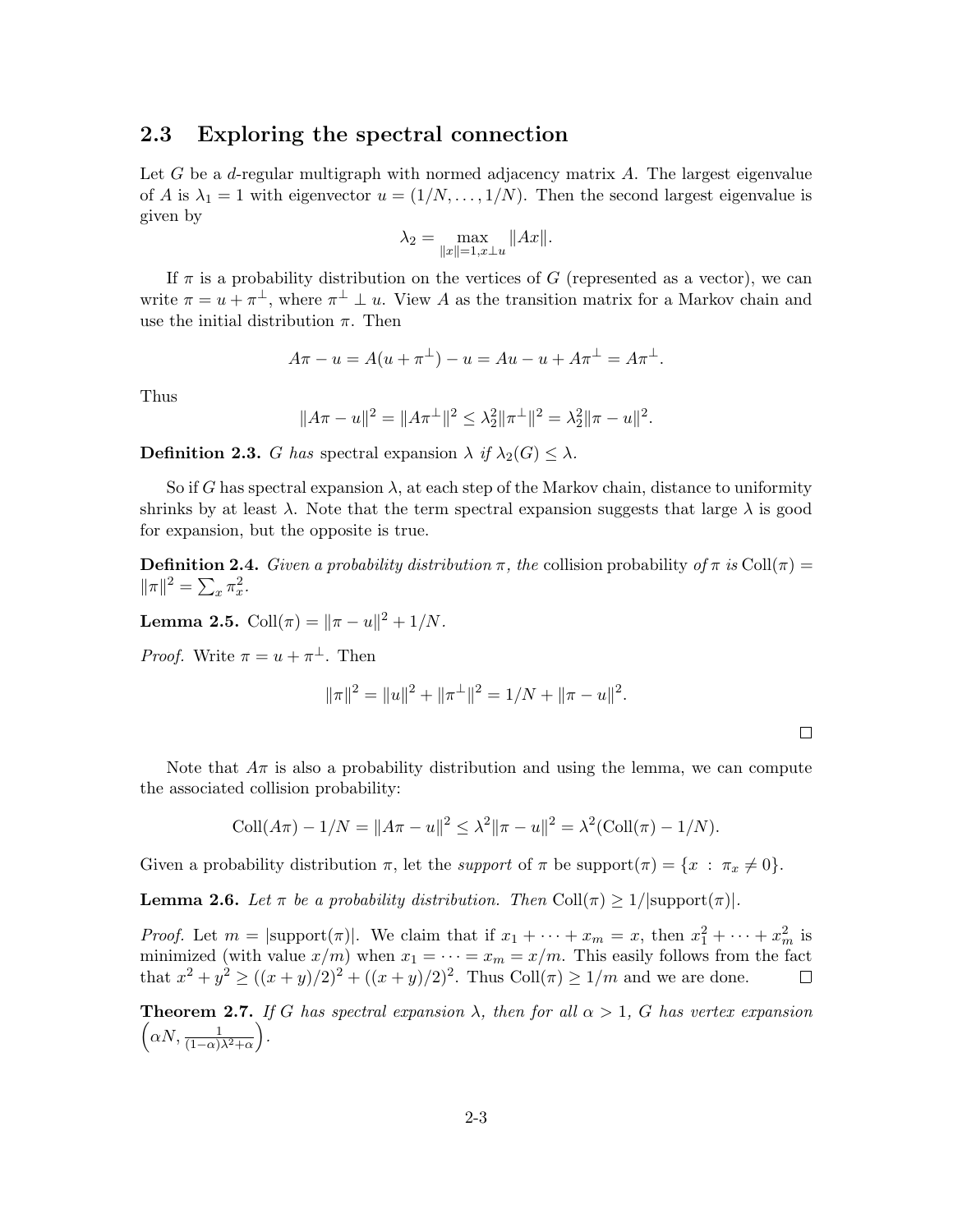*Proof.* Let  $|S| \leq \alpha N$ . Choose  $\pi$  a probability distribution that is uniform on S and 0 on the complement of S. Then

 $Coll(\pi) = 1/|S|$  and  $Coll(A\pi) \ge 1/|support(A\pi)| = 1/|\Gamma(S)|$ .

Then

$$
1/|\Gamma(S)| - 1/N \le \lambda^2 (1/|S| - 1/N).
$$

But  $N \geq |S|/\alpha$ , so solving the above inequality gives

$$
|\Gamma(S)| \ge \frac{|S|}{(1-\alpha)\lambda^2 + \alpha}.
$$

Thus G is an  $(\alpha N, 1/((1 - \alpha)\lambda^2 + \alpha))$ -expander.

Now we turn to a theorem on the spectral expansion of random graphs.

Theorem 2.8 (Alon's Conjecture, Friedman ([\[Fri\]](#page-7-3), 2003)). For any d and any constant  $\varepsilon > 0$ , a random d-regular graph has spectral expansion at most  $2\sqrt{d-1}/d + \varepsilon$  with probability  $1 - 1/N^{\Omega(d)}$ .

This theorem says that with high probability, the spectral expansion of a random  $d$ regular graph is approximately bounded by  $2/\sqrt{d}$ . The previous theorem implies that such a graph has expansion at least  $d/4$ . In fact, there do exist graphs with  $\lambda_2 \leq 2/\sqrt{d}$  and expansion greater than  $d/2$ .

There is a theorem of Alon and Boppana that gives a lower bound for spectral expansion, showing that Alon's Conjecture is essentially sharp.

Theorem 2.9 (Alon-Boppana (stated in  $[Ab])$ ). Any infinite family of d-regular graphs has spectral expansion (as  $N \to \infty$ ) at least  $2\sqrt{d-1}/d-o(1)$ .

#### 2.3.1 Expander Mixing Lemma

Heuristically, the following lemma, due to Alon and Chung [\[AC\]](#page-7-4), says that an expander graph behaves like a random graph.

Theorem 2.10 (Expander Mixing Lemma,  $[AC]$  1988). For any subsets S and T of  $V(G)$ , let  $e(S,T)$  denote the set of  $S-T$  edges in G (edges with one endpoint in S and one endpoint in T). Let G be d-regular with  $\lambda_2 = \lambda$ . Then

$$
|\#e(S,T) - d|S||T|/N| \le \lambda d\sqrt{|S||T|}.
$$

*Proof.* Let  $\chi_S$  and  $\chi_T$  be the characteristic vectors of S and T respectively. First note that

$$
\#e(S,T) = \sum_{u \in S, v \in T} (dA)_{uv} = \sum_{u,v} \chi_S(u) (dA)_{uv} \chi_T(v) = \chi_S^t(dA) \chi_T.
$$

Write  $\chi_S$  in terms of something parallel to u and  $\chi_S^{\perp}$ . Then the coefficient of u is the projection

$$
\frac{\chi_S \cdot u}{\|u\|^2} = \frac{(1/N) \sum_i \chi_S(i)}{(1/N)} = |S|.
$$

 $\Box$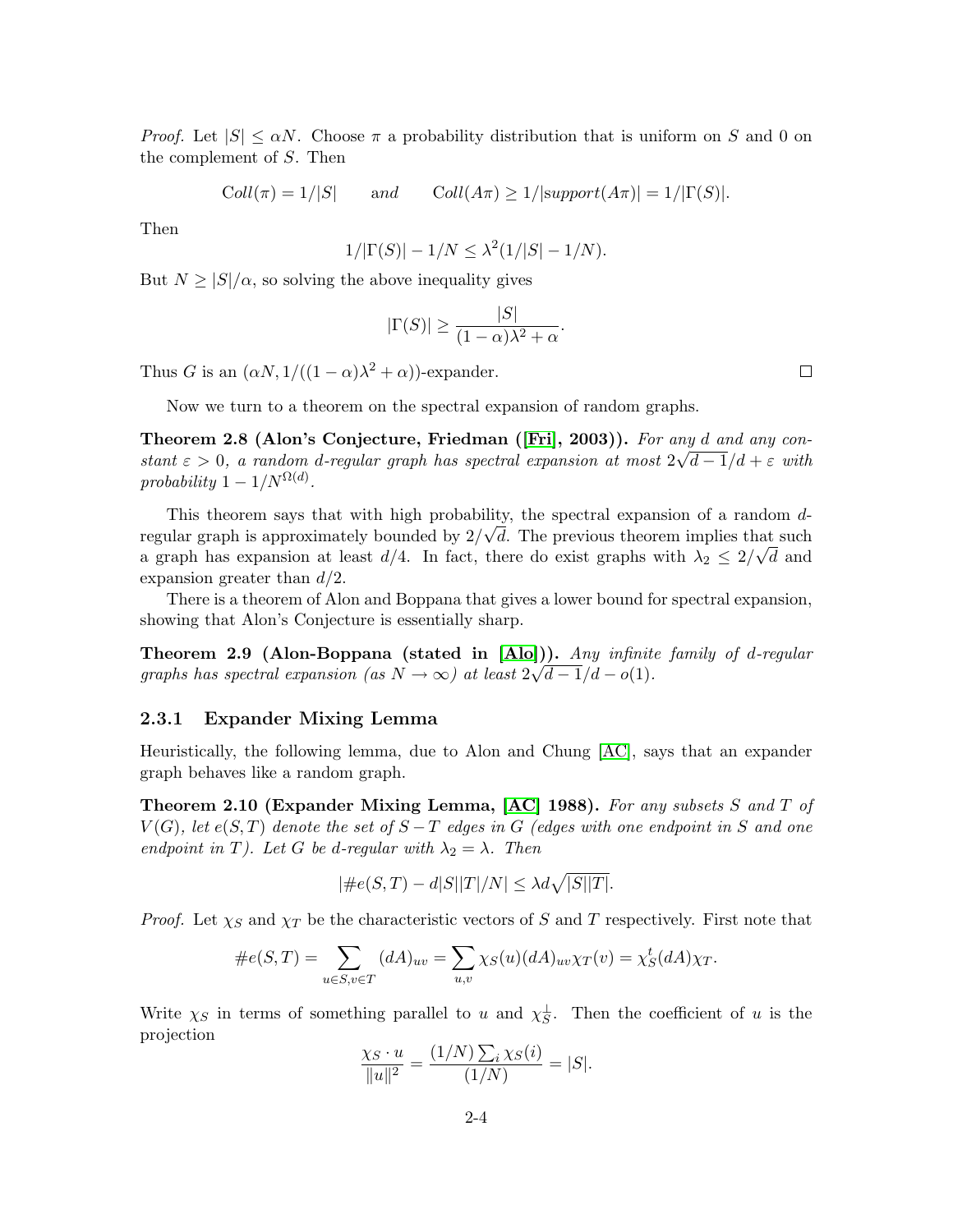So

$$
\chi_S = |S|u + \chi_S^{\perp}
$$
 and  $\chi_T = |T|u + \chi_T^{\perp}$ .

(The intuition should be that the term  $|S|u$  "spreads the weight evenly" and  $\chi_{\overline{S}}^{\perp}$  is an error term.)

Now:

$$
\begin{array}{rcl}\n\#e(S,T) & = & (|S|u + \chi_S^{\perp})^t (dA)(|T|u + \chi_T^{\perp}) \\
& = & d|S||T|(u \cdot u) + d|S|u^t A \chi_T^{\perp} + d|T| (\chi_S^{\perp})^t A u + d(\chi_S^{\perp})^t A \chi_T^{\perp}\n\end{array}
$$

Since  $\chi_T^{\perp} \cdot u = 0$ , we see that  $u^t A \chi_T^{\perp} = 0$ , and similarly  $\chi_S^{\perp} A u = 0$ . Then

$$
\begin{array}{rcl}\n\#e(S,T) & = & d|S||T|/N + d(\chi_S^{\perp})^t A \chi_T^{\perp} \\
& \leq & d|S||T|/N + ||\chi_S^{\perp}|| ||A \chi_T^{\perp}|| \\
& \leq & d|S||T|/N + d\lambda ||\chi_S|| ||\chi_T|| \\
& = & d|S||T|/N + d\lambda \sqrt{|S||T|}.\n\end{array}
$$

From the first line, it is evident that  $\#e(S,T) \geq d|S||T|/N$ . Thus

$$
|\#e(S,T) - d|S||T|/N| \le d\lambda \sqrt{|S||T|}.
$$

 $\Box$ 

There is a partial converse to this theorem.

**Theorem 2.11 (Bilu-Linial, ([\[BL\]](#page-7-1), 2004)).** Let G be a d-regular graph and fix  $\theta$ . If for all  $S, T \subset V$ , the inequality

$$
|\#e(S,T) - d|S||T|/N| \le \theta d\sqrt{|S||T|}
$$

holds, then G has spectral expansion  $\lambda = O(\theta(1 + \log(d/\theta)))$ .

In particular, this means that for a d-regular graph,  $\lambda$  is essentially (up to  $\log d$  factor), the best constant that can occur in the expander mixing lemma.

# 2.4 Vertex Expansion Implies Spectral Expansion

The following theorem (due to Alon) is a discrete version of Cheeger's result. We first prove for the special case when the normalized adjacency matrix A has only non-negative eigenvalues.

<span id="page-4-0"></span>**Theorem 2.12 (Alon, ([\[Alo\]](#page-7-0), 1986)).** Let G be a d-regular  $(N/2, 1 + \alpha)$ -expander and let  $\lambda_2(G)$  be the second largest eigenvalue of the normalized adjacency matrix  $A(G)$  of G in absolute value. If the matrix  $A = A(G)$  has all non-negative eigen-values, then G is a  $\lambda$ -spectral expander for  $\lambda = 1 - \alpha^2/(d(8 + 4\alpha^2))$ .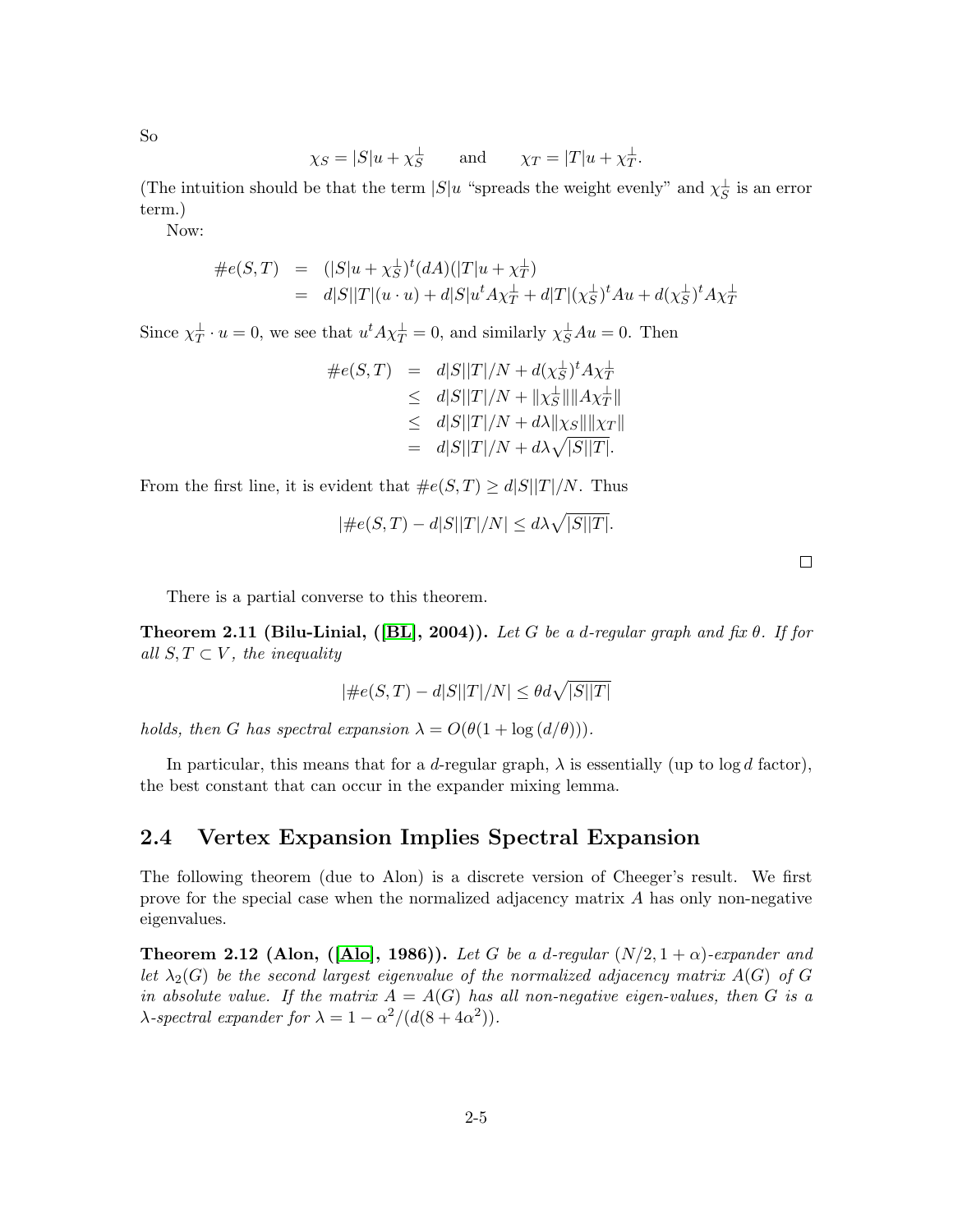*Proof.* Let x be an eigenvector with eigenvalue  $\lambda_2(A)$ . Since  $x \perp u$ , the vector x has both positive and negative entries. Let  $V_+ = \{i : x_i > 0\}$  and  $V_- = \{i : x_i \leq 0\}$ . Without loss of generality  $|V_+| \leq N/2$ . Let  $\bar{x}$  be the vector that agrees with x on  $V_+$  and is 0 elsewhere.

Note that  $\langle \overline{x}, \overline{x}\rangle = \langle x, \overline{x}\rangle$ , so it can be shown that

$$
\lambda_2(A) = \frac{\lambda_s \langle x, \overline{x} \rangle}{\langle x, \overline{x} \rangle} = \frac{\lambda_2 \langle x, \overline{x} \rangle}{\langle \overline{x}, \overline{x} \rangle} = \frac{\langle Ax, \overline{x} \rangle}{\langle \overline{x}, \overline{x} \rangle}.
$$

Also,

<span id="page-5-0"></span>
$$
\lambda_2(A) \langle \overline{x}, \overline{x} \rangle = \langle Ax, \overline{x} \rangle
$$
  
\n
$$
= \sum_{i,j} A_{ij} x_j \overline{x}_i
$$
  
\n
$$
= ||x||^2 - \frac{1}{d} \left( d||x||^2 - \sum_{i \in V_+, \{i,j\} \in E} \overline{x}_i x_j \right)
$$
  
\n
$$
= ||x||^2 - \frac{1}{d} \left( d||x||^2 - 2 \sum_{i,j \in V_+, \{i,j\} \in E} \overline{x}_i \overline{x}_j - \sum_{i \in V_+, j \in V_-, \{i,j\} \in E} \overline{x}_i \overline{x}_j \right)
$$
  
\n
$$
\leq ||x||^2 - \frac{1}{d} \left( d||x||^2 - 2 \sum_{\{i,j\} \in E} \overline{x}_i \overline{x}_j \right)
$$
  
\n
$$
= ||x||^2 - \frac{1}{d} \sum_{\{i,j\} \in E} (\overline{x}_i - \overline{x}_j)^2
$$
  
\n
$$
\lambda_2 \leq 1 - \frac{\sum_{\{i,j\} \in E} (\overline{x}_i - \overline{x}_j)^2}{d \sum_{i \in V} \overline{x}_i^2}.
$$
 (1)

Build a new (directed) graph  $H$  as follows. Let

$$
V(H) = \{s\} \cup \{v_i : i \in V_+\} \cup \{w_j : j \in V\} \cup \{t\}.
$$

For all  $i \in V_+$ , put the arcs  $(s, v_i)$  in H with capacity  $1 + \alpha$ . For each  $i \in V_+$  and  $j \in V$ where j is a neighbor of i in G, put the arcs  $(v_i, w_j)$  in H with capacity 1. Finally, for each  $j \in V$ , put the arcs  $(w_j, t)$  in H with capacity 1.

We claim that the minimum cut in this graph is  $(1+\alpha)|V_+|$ . A cut of this size is given by the set of arcs  $\{(s, v_i) : i \in V_+\}$ . Given any other cut C, let  $W = \{i \in V_+ : (s, v_i) \notin C\}$ . For each  $j \in N(W)$ , there must be an arc in C adjacent to  $w_j$ . But  $|N(W)| \ge (1+\alpha)|W|$ , so the capacity of C must be at least  $(1 + \alpha)|V_+ - W| + |N(W)| \ge (1 + \alpha)|V_+|$  (since  $|W| \leq N/2$ . So the minimum cut has capacity  $(1+\alpha)|V_+|$ .

By the min-cut max-flow theorem, there exists a flow on H of size  $(1 + \alpha)|V_+|$ . In particular, note that the flow through each vertex  $v_i$  must be  $1 + \alpha$ . Reading off the flow along arcs  $(v_i, w_j)$ , it follows that there is a function  $F: V \times V \to \mathbb{R}$  satisfying the following conditions (here E<sup> $i$ </sup> denotes the set of ordered pairs  $(i, j)$  where  $\{i, j\} \in E$ , so that each edge in  $E$  is counted twice in  $E$ ):

1. 
$$
0 \leq F(i, j) \leq 1
$$
 for all  $i, j \in V$ .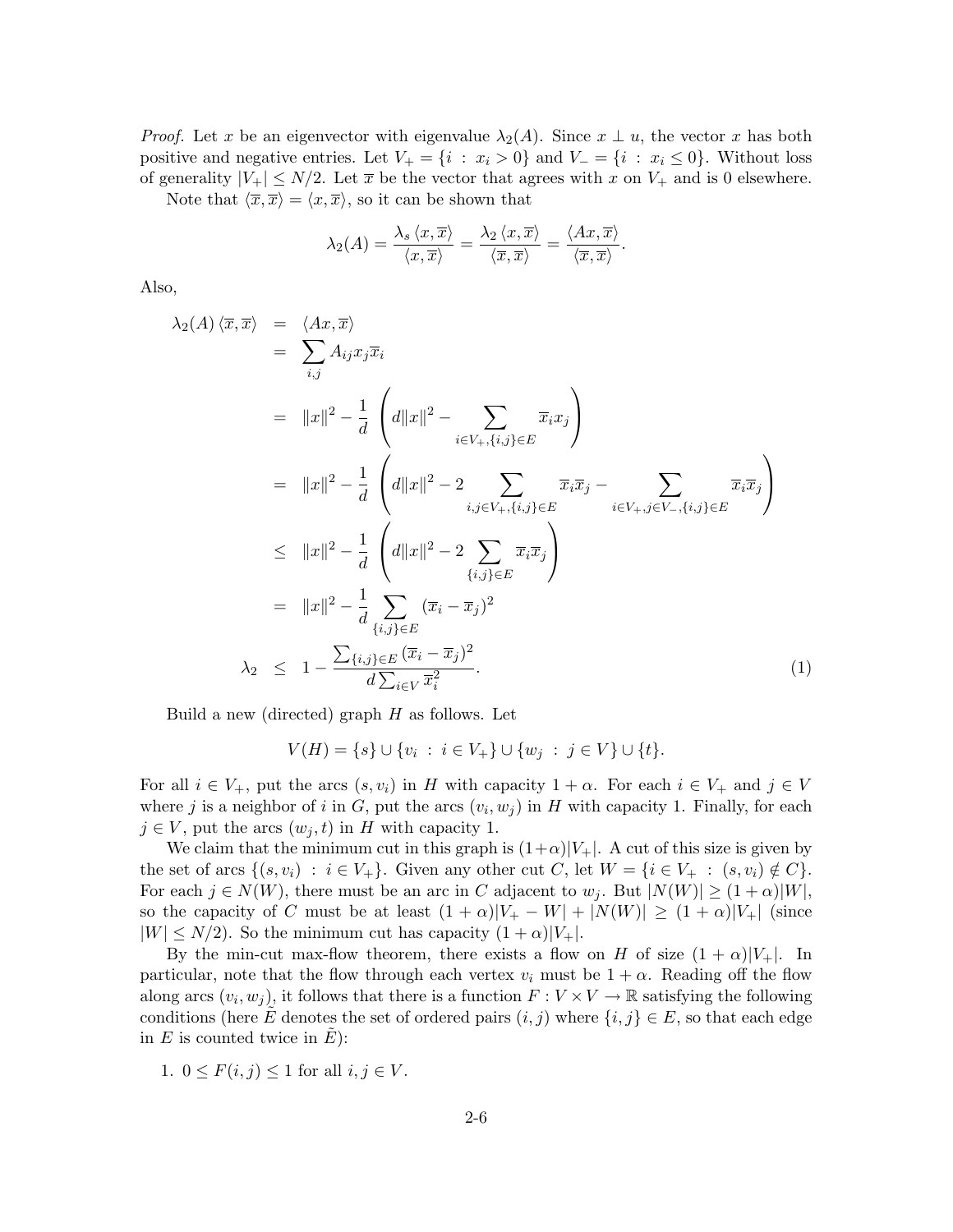- 2.  $F(i, j) = 0$  if  $i \notin V_+$  or  $(i, j) \notin \tilde{E}$ .
- 3.  $\sum_{j:(i,j)\in\tilde{E}}F(i,j)=1+\alpha$  for each  $i\in V_+$ .
- 4.  $\sum_{i:(i,j)\in \tilde{E}} F(i,j) \leq 1$  for each  $j \in V$ .

We need to calculate two bounds involving F in order to bound  $\lambda_2(G)$ . Keeping in mind that  $2(a^2 + b^2) \ge (a + b)^2$  for all real a and b, we find:

$$
\sum_{(i,j)\in \tilde{E}} F^{2}(i,j)(\overline{x}_{i} + \overline{x}_{j})^{2} \leq 2 \sum_{(i,j)\in \tilde{E}} F^{2}(i,j)(\overline{x}_{i}^{2} + \overline{x}_{j}^{2})
$$
\n
$$
= 2 \sum_{i\in V} \overline{x}_{i}^{2} \left( \sum_{(i,j)\in \tilde{E}} F^{2}(i,j) + \sum_{(i,j)\in \tilde{E}} F^{2}(j,i) \right)
$$
\n
$$
\leq (4 + 2\alpha^{2}) \sum_{i\in V} \overline{x}_{i}^{2}.
$$
\n
$$
\sum_{(i,j)\in \tilde{E}} F(i,j)(\overline{x}_{i}^{2} - \overline{x}_{j}^{2}) = \sum_{i\in V} \overline{x}_{i}^{2} \left( \sum_{(i,j)\in \tilde{E}} F(i,j) - \sum_{(i,j)\in \tilde{E}} F(j,i) \right)
$$
\n
$$
\geq \alpha \sum_{i\in V} \overline{x}_{i}^{2}
$$

Note that in the third line, we used the fact that if  $x_1 + \cdots + x_n = 1 + \alpha$  and  $0 \le x_i \le 1$ for all *i*, then  $x_1^2 + \cdots + x_n^2 \le 1 + \alpha^2$ . Multiplying equation [\(1\)](#page-5-0) by

$$
1 = \frac{\sum_{(i,j)\in \tilde{E}} F^{2}(i,j)(\overline{x}_{i} + \overline{x}_{j})^{2}}{\sum_{(i,j)\in \tilde{E}} F^{2}(i,j)(\overline{x}_{i} + \overline{x}_{j})^{2}}
$$

and using Cauchy-Schwarz, we get

$$
\lambda_2(G^2) \leq 1 - \frac{\sum_{\{i,j\} \in E} (\overline{x}_i - \overline{x}_j)^2}{d \sum_{i \in V} \overline{x}_i^2}
$$
\n
$$
= 1 - \frac{\sum_{\{i,j\} \in E} (\overline{x}_i - \overline{x}_j)^2 \cdot \sum_{(i,j) \in \tilde{E}} F^2(i,j) (\overline{x}_i + \overline{x}_j)^2}{d \sum_{i \in V} \overline{x}_i^2 \cdot \sum_{(i,j) \in \tilde{E}} F^2(i,j) (\overline{x}_i + \overline{x}_j)^2}
$$
\n
$$
\leq 1 - \frac{\left(\sum_{(i,j) \in \tilde{E}} F(i,j) (\overline{x}_i^2 - \overline{x}_j^2)\right)^2}{2d(4 + 2\alpha^2) \left(\sum_{i \in V} \overline{x}_i^2\right)^2}
$$
\n
$$
\leq 1 - \frac{\alpha^2}{d(8 + 4\alpha^2)}.
$$

This completes the proof.

We now move to the general case, when the eigen-values of  $A(G)$  need not all be nonnegative.

 $\Box$